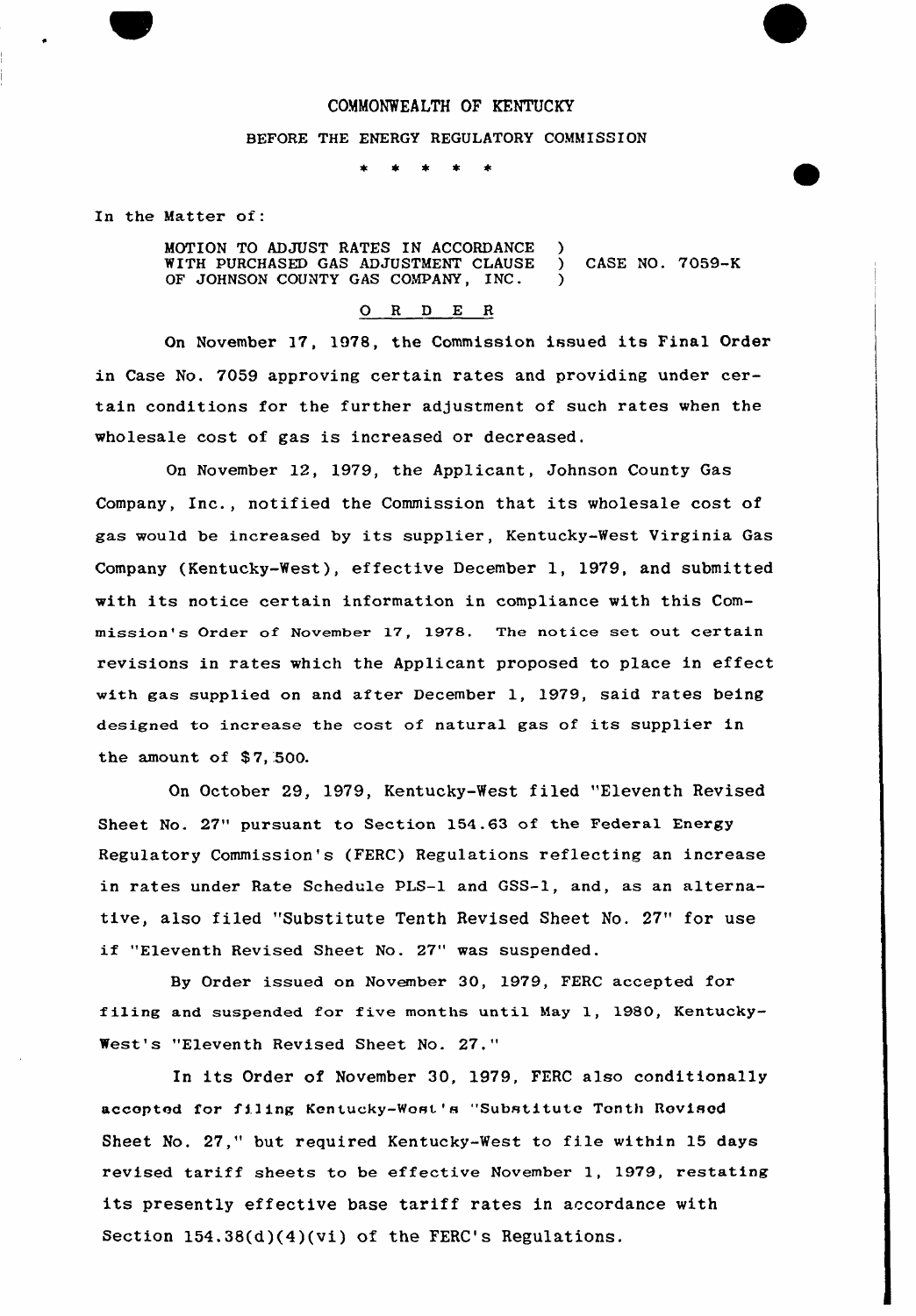On December 14, 1979, Kentucky-West, in accordance with the above mentioned Order, filed with the FERC "Third Substitute Tenth Revised Sheet No. 27," to be effective November 1, 1979.

The Commission after consideration of the information filed by the Applicant in this matter and being fully advised is of the opinion and finds:

(1) That the Energy Regulatory Commission is being asked to approve a price increase already approved by the Federal Energy Regulatory Commission when it granted the Applicant's supplier, Kentucky-West Virginia Gas Company, a wholesale gas cost increase. We are of the opinion that failure to allow this increase to be passed through to its retail consumers on a timely basis would be unfair and unjust to the Company and would ultimately result in higher rates to their consumers in any event. The Commission has (in writing) indicated its opposition to the procedures and regulations used by the Federal agency in approving these supplier increases since 1975. We continue to be opposed and are continuing to seek alternative ways to overcome the regulatory inequities which have such a direct impact on the retail consumers.

(2) That the Applicant's supplier, Kentucky-West, has filed for increased rates to become effective November 1, 1979.

(3) That the application filed November 12, 1979, reflected Kentucky-West's rates as filed with the FERC on December 14, 1979, at DOCket NO. RPSO-7, to be effective November 1, 1979.

(4) That the magnitude of this filing exposes the Applicant to substantial under-recovery of its gas cost if the rates are not implemented in a timely manner.

(5) That the Commission should waive its policy of requiring evidence of FERC acceptance in this case and allow the Applicant to place into effect subject to refund the rates set out in Appendix  $"A"$ .

(6) That the Applicant's adjustment in rates under the purchased Gas Adjustment provisions approved by the Commission in its Order in Case No. 7059, dated November 17, 1978, is fair, just and reasonable and in the public interest and should be effective

-2-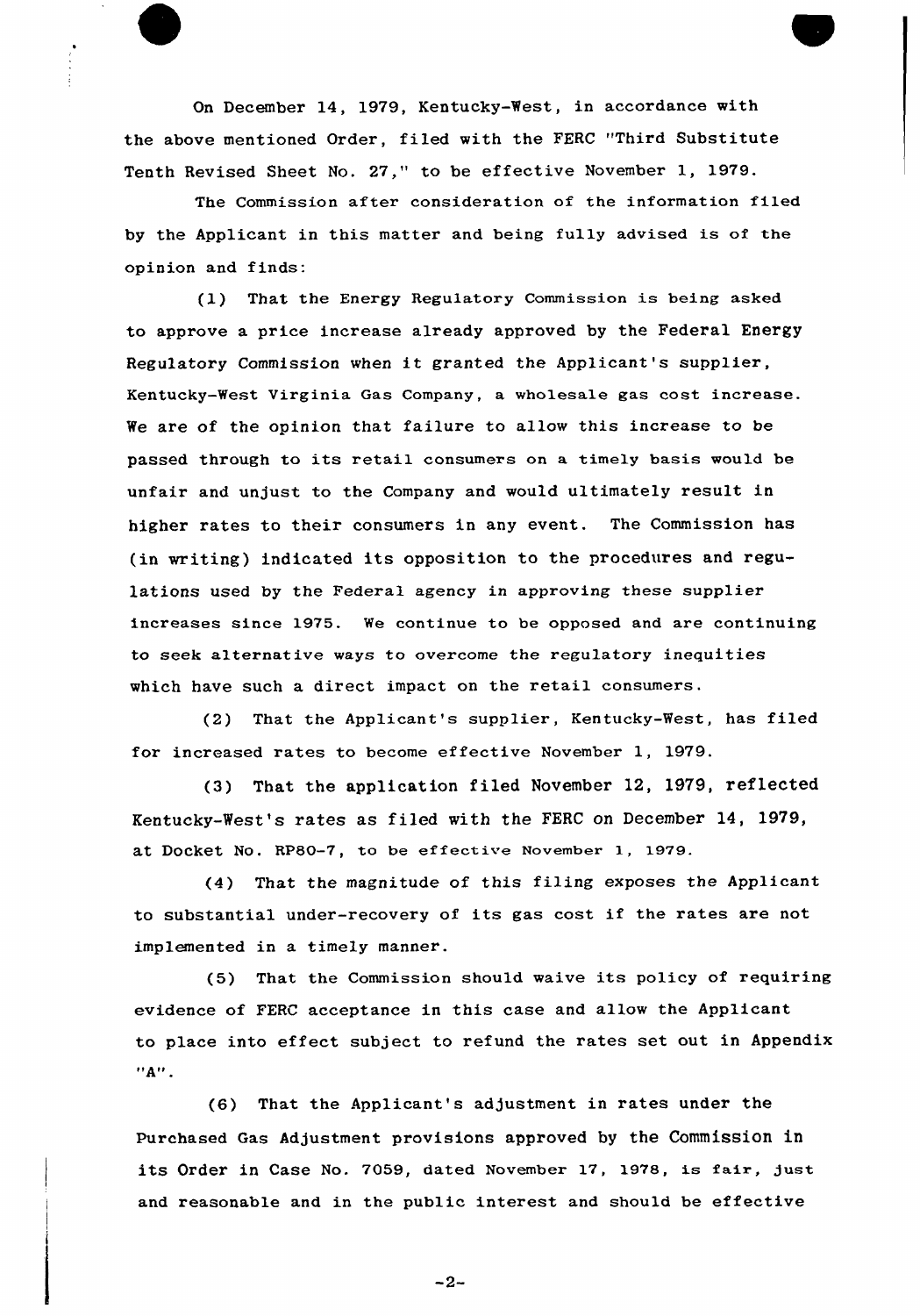with gas supp1ied on and after the date the increased cost of wholesale gas becomes effective.

IT IS THEREFORE ORDERED that the Purchased Gas Adjustment sought by the Applicant as set out in Appendix "A" attached hereto and made a part hereof, be and the same, is hereby approved to be effective subject to refund with gas supplied on and after the date the increased cost of wholesale gas becomes effective.

IT IS FURTHER ORDERED that for the purpose of the future Application of the Purchased Gas Adjustment Clause of Applicant the Base Rate for purchased gas shall be:

Commodity

Kentucky-West Virginia Gas Company 1.1978¢/dth

IT IS FURTHER ORDERED that Johnson County Gas Company, Inc., shall maintain its records in such manner as will enable it, or the Commission, or any of its customers, to determine the amounts to be refunded and to whom due in the event a refund is ordered hy the Commission.

IT IS FURTHER ORDERED that within thirty (30) days after the date of this Order, Applicant shall fi1e with this Commission its revised tariff sheets setting out the rates approved herein.

IT IS FURTHER ORDERED that the information furnished this Commission by Applicant on Novembex 8, 1979, constitutes full compliance with the Commission's requirements and Order in Case No. 7059, and any other information ordinarily required to be filed under the Commission's regulations is hereby waived.

> Done at Frankfort, Kentucky<sub>t</sub> this 17th day of January, 1980. ENERGY REGULATORY COMMISSION

(  $\angle$ a For the Commissio

ATTEST:

**Secretary**